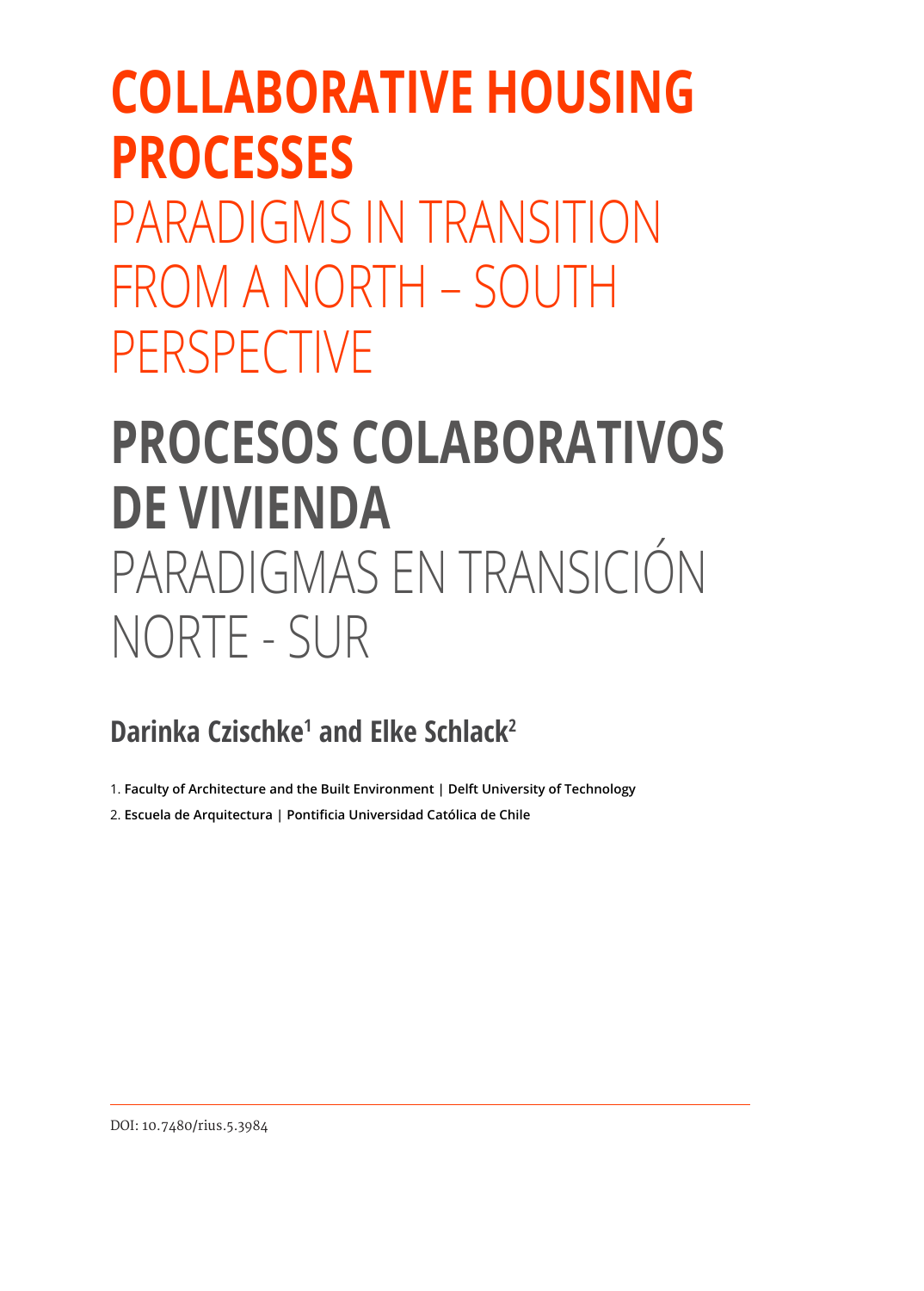### Abstract

By way of introduction, this chapter explains the main differences and convergences in housing provision paradigms in European and Chilean cities. From housing as part of Welfare State models, both societies have seen the replacement of the right to housing by the financialization of housing. The chapter highlights a red thread in this book, namely the presence of "cultures of the collective" in the provision of housing, which responds to different traditions and contexts in cities in the global north and in the global south. However, despite these differences, both relate to the essential question on how urban dwellers decide on how they want to live.

#### **KEYWORDS**

Housing affordability crisis, Housing policies in Europe, Housing policies in Chile, Collaborative housing, Self-organization.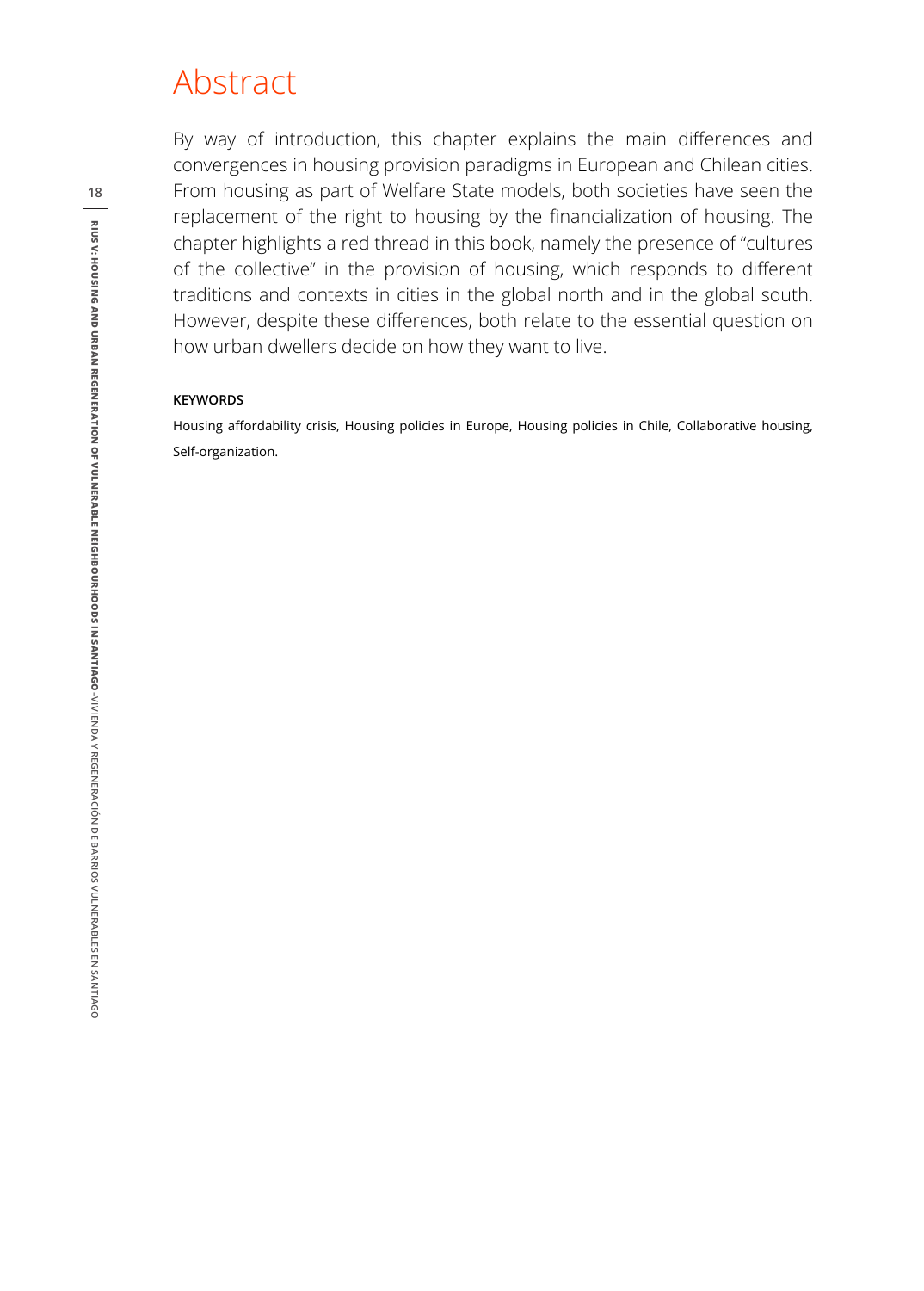## Resumen

A modo de introducción, este capítulo explica las principales diferencias y convergencias en los contextos de la provisión de vivienda en ciudades europeas y chilenas. El relato atraviesa momentos de provisión de vivienda por los Estados Benefactores y momentos de una mayor financiarización del derecho a vivienda. Aquí se describe lo que en esta publicación quiere relevar: "la cultura" de lo colectivo en la provisión de la vivienda que, si bien en ciudades del norte y del sur obedece a tradiciones y contextos diferentes, en ambas se expresa la pregunta esencial sobre cómo los habitantes de la ciudad se ponen de acuerdo para decidir cómo quieren vivir.

#### **PALABRAS CLAVES**

Crisis de asequibilidad de la vivienda; Políticas de vivienda en Europa; Políticas de vivienda en Chile; Vivienda colaborativa; Auto-organización.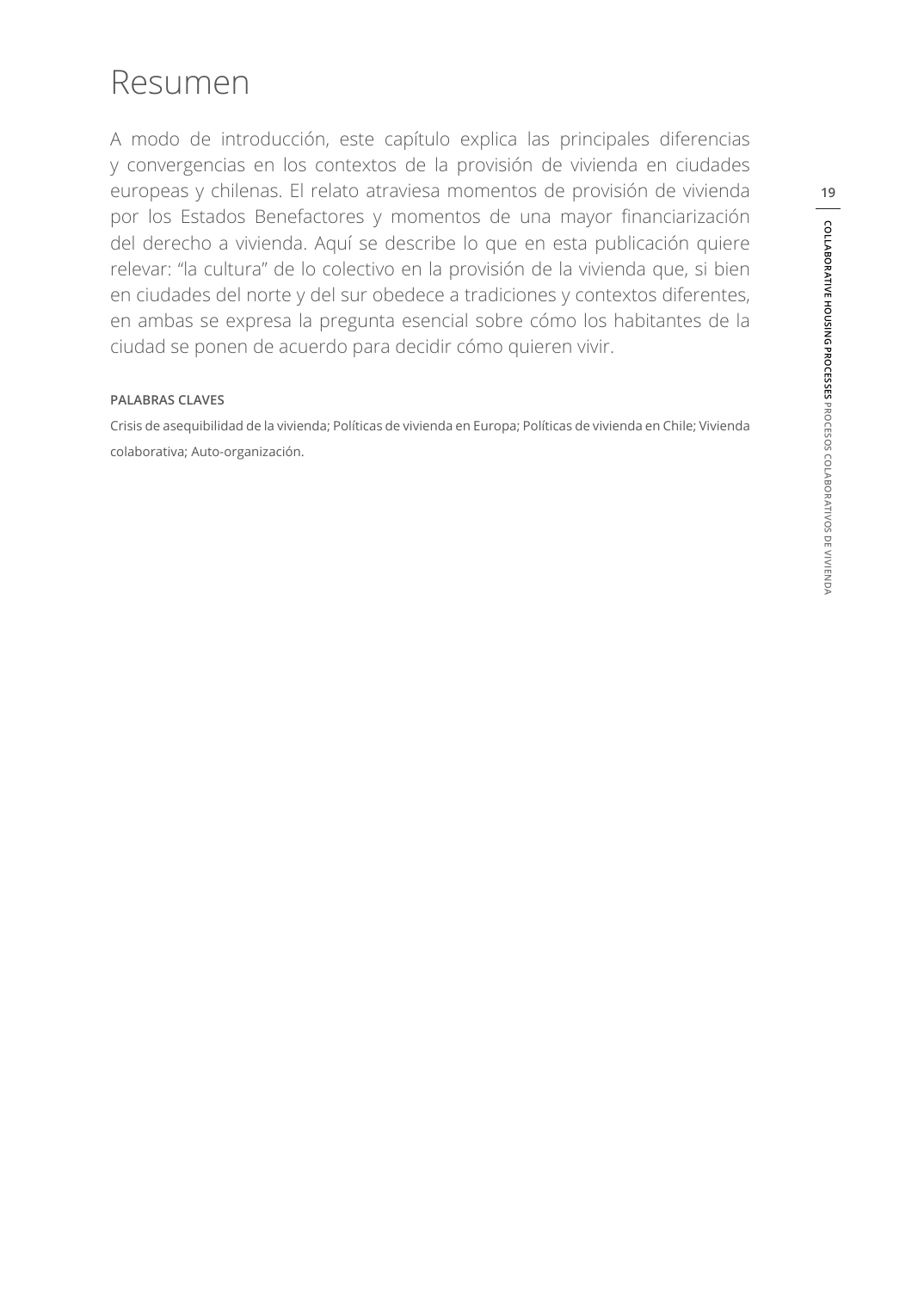In recent decades, and particularly since the global financial crisis of 2008, the so-called "housing affordability crisis" (Wetzstein, 2017; Woetzel, Ram, Mischke, Garemo, & Sankhe, 2014) has been gaining attention in the discussion about the provision of housing at a global level. This crisis denotes that we are reaching a critical point in the evolution of housing provision, where the supply is largely detached from the economic capacity and the real needs of people. This problem has arisen due to structural transformations linked to the growing financialization of cities (Aalbers 2015; Rolnik, 2013), as well as economic and administrative variables to which housing programs are subject. Not only in Europe but also in Latin America, and particularly in Chile, the provision of housing is facing a situation in which, in many cases, the inhabitants have been taking a leading role in demanding improvements to their residential condition. In both cases – European cities and in Chile the provision of housing seems to require a thorough revision to match the available resources, and to recognize the social capital and the new forms of participation that are emerging amongst the inhabitants.

Although the contexts of housing provision differ significantly between European and Chilean cities, the founding paradigms of housing policies coincide in several respects. In both cases, there was a historical moment in which the provision of housing was recognized as a responsibility of the State as a "Welfare State". Both the post-war years in Europe, and the period between the 1950s and 1970s in Chile, were marked by this type of policy. A strong State that led urban policies and programmes to tackle the housing shortage, caused by the destruction of the second world war in Europe, and by an explosive rural-urban migration in Chile.

However, not only urban planning paradigms were decisive in the foundation of this form of housing provision. The "cultures" of inhabiting and conceiving the dwellings by their inhabitants developed in specific ways. In post-war European cities, the social movements of the 1960s provided the background for housing projects based on strong community ties (Vestbro, 2000; Jarvis, 2013) and collective living forms, giving rise to new visions of cohabiting the city based on solidarity and collective action by residents.

Similarly, housing construction in Chilean cities from the 50s onwards, represented a time of achievement for the "settlers" who, based on the organization of the land appropriations , created a way to conquer new territories in the city (Castillo u. a. 2008; Espinoza 1988; Garcés 2002; Márquez 2008). This foundational "epic" is still a reference for current actions by inhabitants, as reflected by certain forms of organization which are still underpinned by "delegates per block", and by the social capital shared by up to four generations of inhabitants who built their own neighborhoods.

Thus, "cultures of the collective" in the provision of housing can be found for many decades in both geographical contexts. While pertaining to different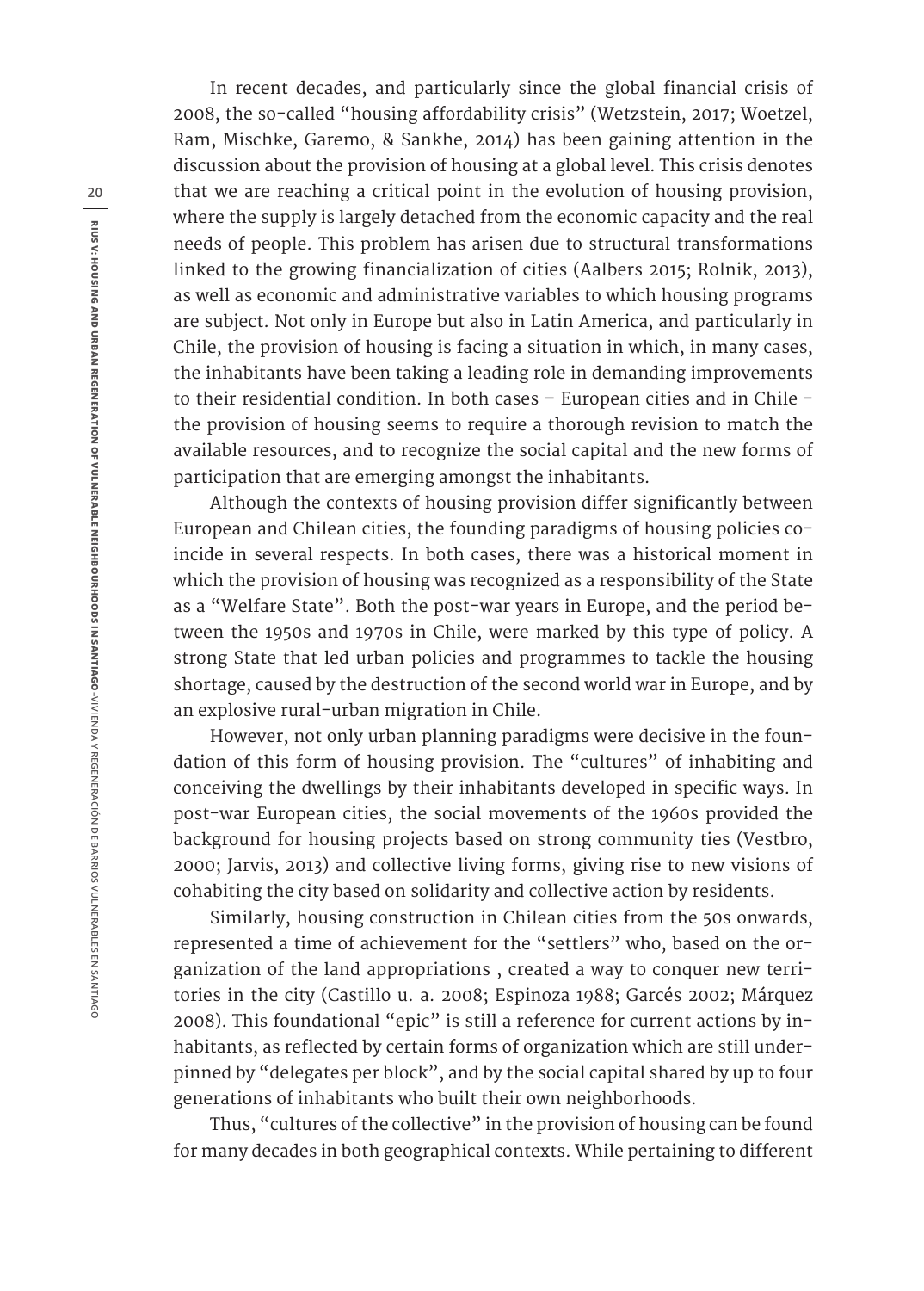En las últimas décadas, y en particular desde la crisis financiera mundial del 2008, la así llamada "crisis de asequibilidad de la vivienda" (Wetzstein, 2017; Woetzel, Ram, Mischke, Garemo, & Sankhe, 2014) ha ido ganando atención en la discusión sobre la provisión de vivienda a nivel global. Dicha crisis denota que estamos llegando a un punto crítico en la evolución de la provisión de vivienda, donde la oferta está cada vez más alejada de la capacidad económica y de las necesidades reales de las personas. Este problema se ha ido produciendo debido a transformaciones estructurales ligadas a la creciente financiarización de las ciudades (Aalbers 2015; Rolnik, 2013), así como por variables económicas y administrativas a las que están sometidos los programas de vivienda. No sólo en Europa, sino también en Latinoamérica, y en particular en Chile, la provisión de vivienda se encuentra ante una coyuntura, en la que en muchos casos los habitantes han ido tomando un rol protagonista en exigir mejoras a su situación residencial. En ambos casos – ciudades de países europeos y en Chile - la provisión de vivienda pareciera requerir una revisión profunda para ajustar los recursos financieros disponibles, y reconocer los capitales sociales y las nuevas formas de participación que están emergiendo desde los habitantes.

Aunque los contextos de la provisión de vivienda difieren significativamente entre las ciudades europeas y chilenas, respectivamente, los paradigmas fundantes de las políticas de vivienda coinciden en varios aspectos. En ambos casos, existió un momento histórico en que la provisión de vivienda se reconoció como responsabilidad del Estado, a modo de "Estado Benefactor". Tanto en los años de post-guerra europeos, como en los años 50-70 en Chile, estuvieron marcados por este tipo de políticas, por un Estado fuerte, que lideraba las acciones urbanas para resolver la escasez de vivienda, acarreada por la destrucción de la segunda guerra mundial en Europa y por una explosiva migración campo-ciudad en Chile.

Sin embargo, no sólo los paradigmas de la planificación urbana fueron determinantes en la fundación de este período de la provisión de vivienda. Las "culturas" de habitar y de concebir la vivienda arraigada en los habitantes se desarrollaron de formas específicas. En las ciudades de la postguerra europea, que luego fueron influenciadas por el sentir de las reivindicaciones de los años 60, que forjaron conjuntos de vivienda basados en fuertes lazos comunitarios (Vestbro, 2000; Jarvis, 2013) y el habitar colectivo dio pie a épicas sobre la formación de una determinada forma de cohabitar la ciudad.

De forma similar, la construcción de vivienda en las ciudades chilenas de los años 50 en adelante, generaron una época de logro de los "pobladores" que basados en la organización de las tomas de terreno crearon una forma de conquistar nuevos territorios en la ciudad (Castillo u. a. 2008; Espinoza 1988; Garcés 2002; Márquez 2008). Esta épica fundacional constituye hasta hoy un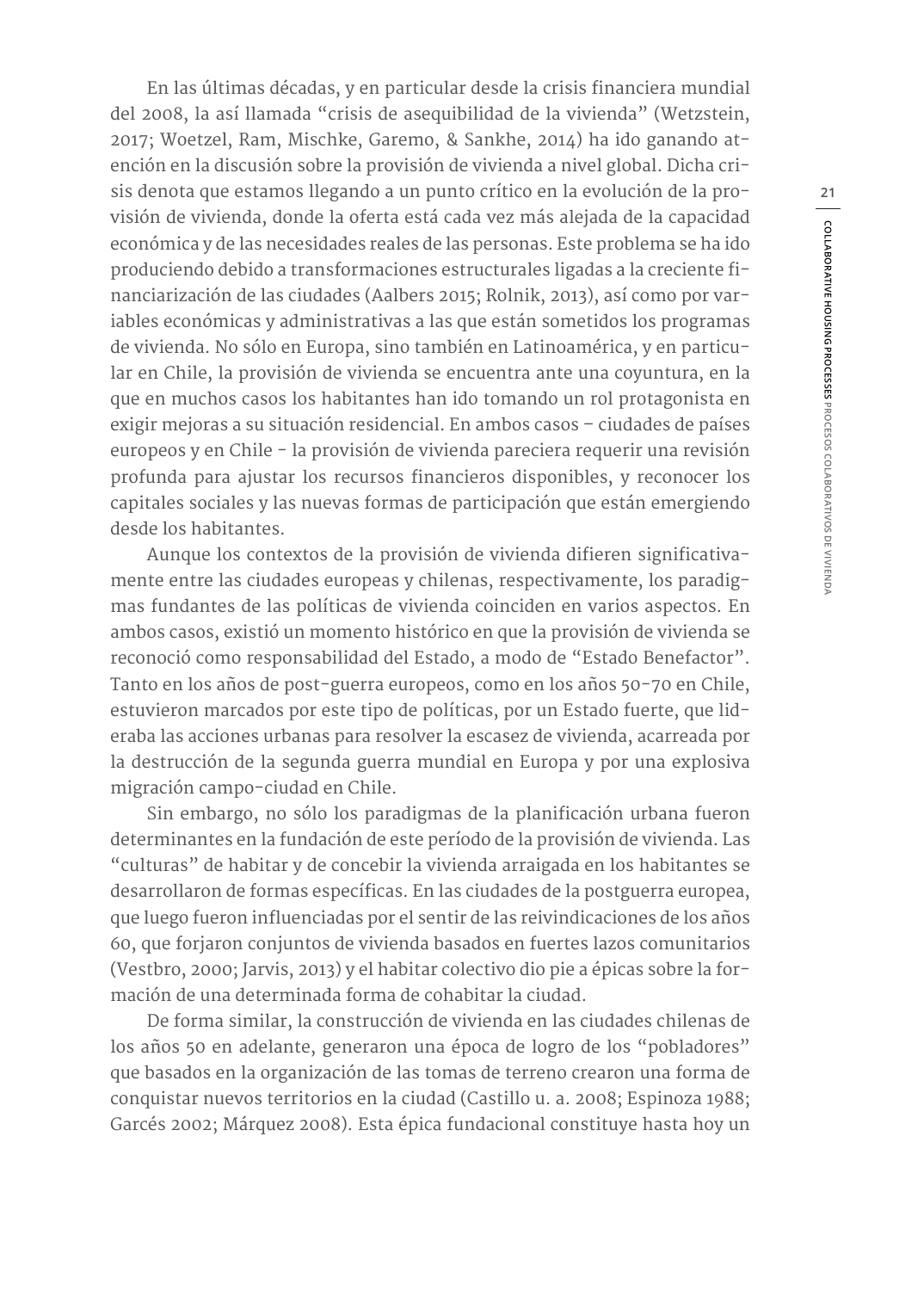traditions, these cultures respond to the essential question about how the inhabitants of the city agree and decide together on how they want to live.

A radical differentiation in the historical and cultural trajectories of housing provision between European countries and in Chile occurred at the beginning of the 1970s. The military regime that ruled Chile from 1973 to 1990 brought about substantial changes in Chilean urban policies, giving way to the establishment of an exacerbated neoliberal model (Aliste 2014; De Mattos 2015; Morales & Rojas 2009). Neoliberalism happened abruptly in Chile, substituting the previously existing Welfare State model and, thus, the self-management of the inhabitants was replaced by a system of individual provision within the market logic. Although nowadays the neoliberal paradigm is also pervading European cities, the transition between the Welfare State and the subsidiary state has developed gradually in Europe and, in many cases, with strong opposition by citizen groups.

The housing affordability question, which frames current debates on housing provision paradigms globally, requires us to consider these historical differences when trying to establish parallels between both types of cities. The traditions of building the collective , the relationship with "the common good" and "the role of the Welfare State" are key elements to deepen from a comparative North-South perspective. In European collaborative forms of housing provision, the search for shared individualities and for responses to specific needs appear to be at the centre, against a system that tends towards the standardization and commodification of housing. In contrast, in Chile, the emphasis is on the "right to the city" and on achieving inclusion alongside other inhabitants (Castillo u. a. 2008; Hidalgo 2004; Márquez 2008). In this sense, the resurgence of forms of collaborative housing is, on both sides of the world, a common project with others; a reaffirmation of collective self-determination (see, for example: Lang, Carriou & Czischke, 2019). In Latin American cities like those of Chile, the quest is rather to take care of the already existing "culture" of self-organization, in the framework of getting support from the Subsidiary State (Angelcos & Pérez 2017; Renna 2015).

It could be said that both experiences intersect. While the provision of housing in Europe is moving away from the provision of public goods as defined by a Welfare State (with little participation of residents), in Chile, the notion of housing as a public good is not only valued, but also yearned because of its absence. However, this does not mean that the tradition of the collective is discarded. On the contrary, ways of collectively producing housing and inhabiting it, derived from the experiences of land invasions, remain firmly rooted in the "culture" of housing provision.

An important difference between both contexts is the socio-economic group affected by the housing crisis in each case. While in Europe the phenomenon touches middle-income groups, in Chilean cities the most vulner-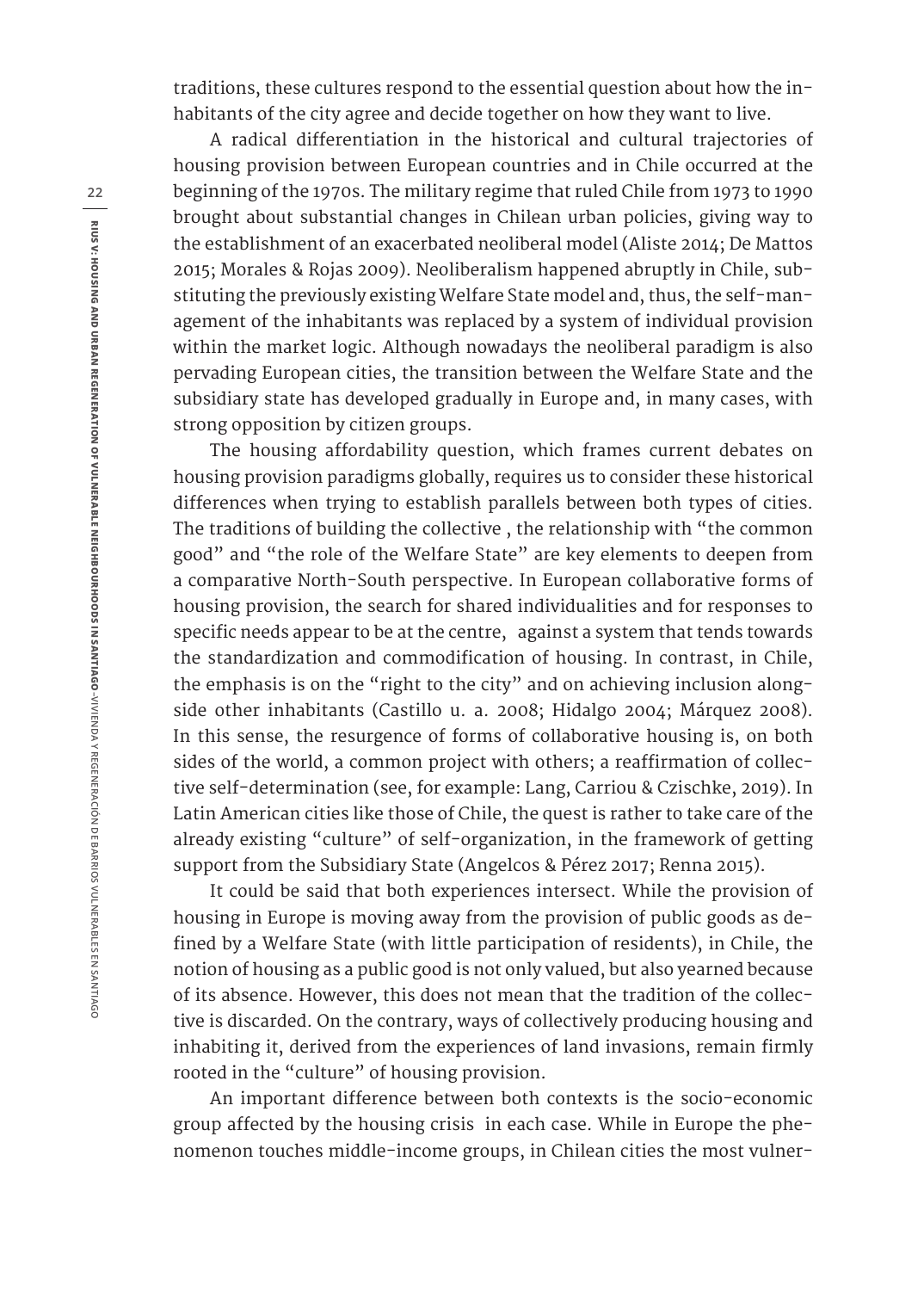referente para las actuales acciones de los habitantes, ya sea porque hasta hoy permanecen subyacentes ciertas formas de organización a través de los "delegados por manzana" o por el capital social que comparten hasta cuatro generaciones de habitantes que construyeron sus propios barrios.

Así, ambos tipos de ciudades, ya cuentan con una relación o "cultura" de lo colectivo en la provisión de la vivienda que, si bien obedecen a tradiciones y contextos diferentes, responden a la pregunta esencial sobre cómo los habitantes de la ciudad se ponen de acuerdo para decidir cómo quieren vivir.

Una diferenciación radical en las trayectorias histórico y culturales de la provisión de vivienda en países europeos y en Chile se produce a comienzos de los años 70, cuando debido a transformaciones políticas se produce un cambio sustancial en las políticas urbanas de Chile, dando paso a la instauración de un modelo neoliberal exacerbado (Aliste 2014; De Mattos 2015; Morales & Rojas 2009). El neoliberalismo en Chile, sucedió abruptamente al modelo de Estado Benefactor existente anteriormente y, así, la auto-gestión de los habitantes fue reemplazada totalmente por un sistema de provisión individual dentro de las lógicas del mercado. Aunque hoy en las ciudades europeas también observamos una evolución hacia el paradigma neoliberal, el tránsito entre el Estado Benefactor y el Estado Subsidiario se ha desarrollado de manera gradual y en muchos casos, con fuerte oposición por grupos ciudadanos.

Es necesario considerar estas diferencias históricas al tratar de establecer paralelos y similitudes entre ambos tipos de ciudades para preguntarnos sobre la problemática de la asequibilidad de la vivienda. Las tradiciones de construir lo colectivo, la relación con "el bien común" y "el rol del Estado Benefactor" son elementos claves para profundizar en reflexiones cruzadas. En la discusión europea sobre la provisión de vivienda, pareciera ser que, el punto focal está en la búsqueda de individualidad y especificidad de los habitantes frente a un sistema que tiende a la estandarización y a la comodificación de la vivienda. En cambio, en Chile el énfasis está en conseguir el "derecho a la ciudad" y lograr la inclusión con los demás habitantes (Castillo u. a. 2008; Hidalgo 2004; Márquez 2008). En ese sentido, el resurgimiento de formas de vivienda colaborativa es, al mismo tiempo, un proyecto común con otros, es una reafirmación de la auto-determinación colectiva (véase, por ejemplo: Lang, Carriou & Czischke, 2019). En ciudades latinoamericanas como las de Chile, la búsqueda está más bien en cuidar la "cultura" de la auto-organización ya existente, en el marco de conseguir apoyo en el Estado Subsidiario (Angelcos & Pérez 2017; Renna 2015).

De manera placativa se podría decir que nuestras experiencias se cruzan. Mientras la provisión de vivienda en Europa se aleja de la provisión de bienes públicos definidos por un Estado Benefactor el cual lo define todo con escasa participación de los residentes, en la provisión de vivienda en Chile, los bienes públicos no sólo son valorados, sino que también añorados, por su ausencia.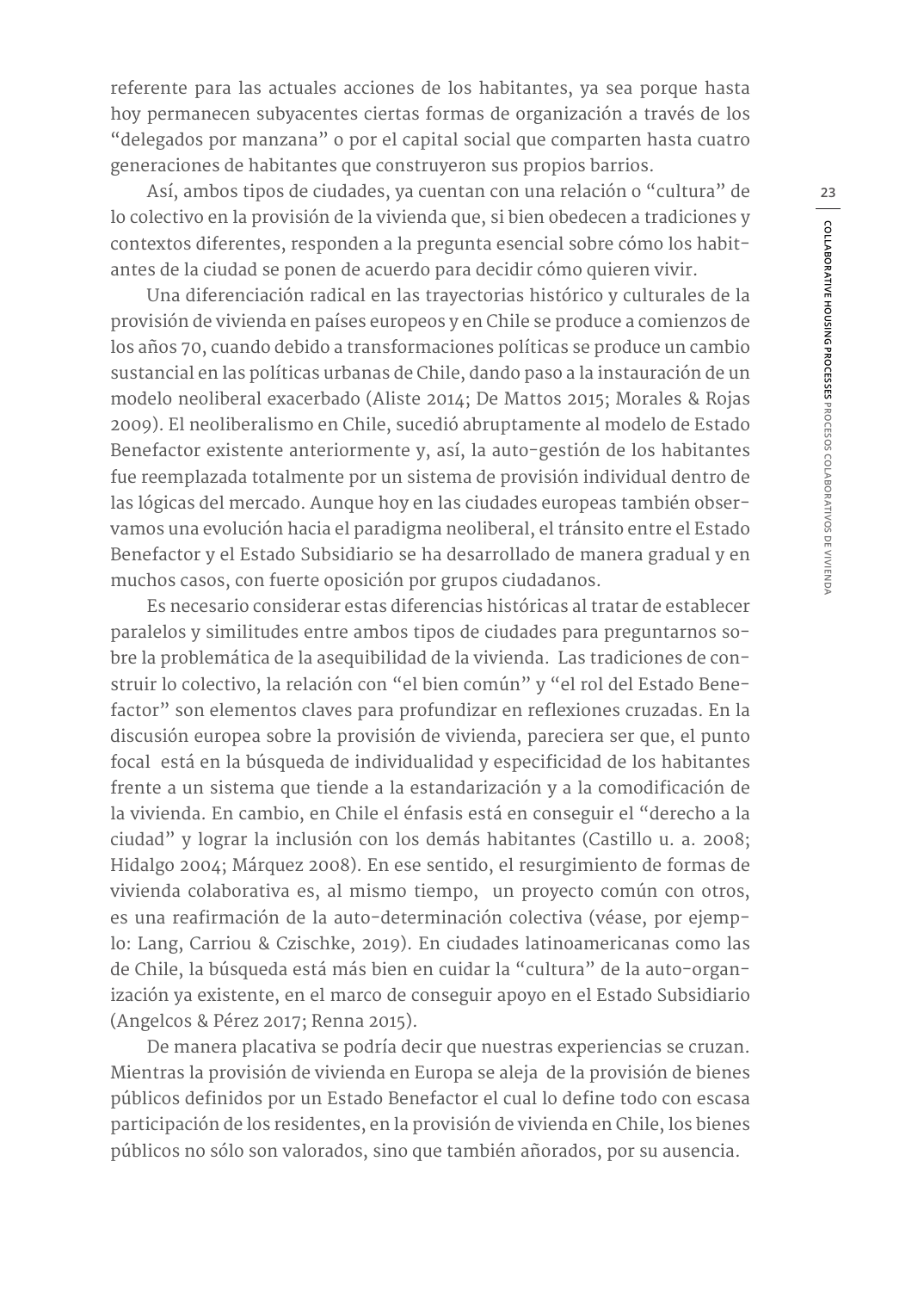able groups are predominantly affected. The latter seek something very elementary: the "right to the city" and accessibility to basic services. In the city of Santiago, for example, these groups constitute almost 70% of the population.

The capacity of residents for self-organization and self-management has different origins and trajectories in each context. The different forms and motivations that characterise collaborative housing initiatives in each context will be discussed in the next chapters.

In line with the above, the housing affordability crisis will be discussed in each context in a differentiated way, from the perspective of the specific "cultures of the collective" in housing. To do so, this book addresses the following questions: What characterizes current collaborative approaches in housing production in European countries and in Chile? What are the particularities of collaborative housing in the Chilean case, from an European perspective ? What strengths and weaknesses are found in each context? And finally, what are the future perspectives for these ways of inhabiting?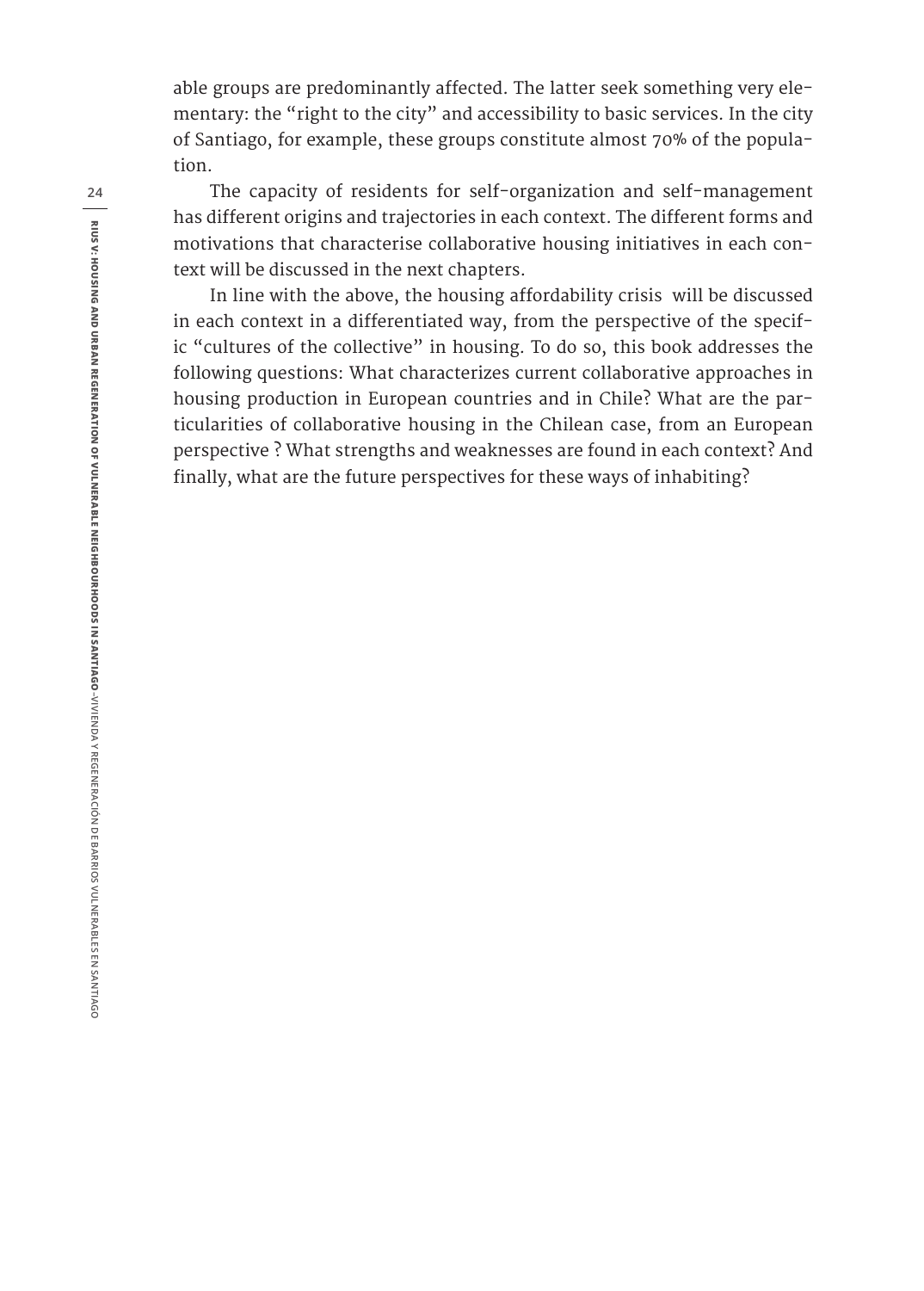Pero eso no significa que se descarte el acervo de lo colectivo, al contrario, los modos de habitar colectivo derivado de las experiencias de las tomas de terreno están firmemente arraigadas a la "cultura" de proveer vivienda.

Una importante diferencia entre ambos contextos es también el grupo socio-económico que está implicado en la crisis de vivienda en cada caso. Mientras que en Europa es un fenómeno de las clases emergentes y medias, en las ciudades de Chile han sido predominantemente los grupos más vulnerables buscando algo muy elemental, "derecho a ciudad" y accesibilidad a servicios básicos, que, a diferencia del contexto europeo, constituyen casi un 70% de la población, en el caso de la ciudad de Santiago.

Sin lugar a dudas, la capacidad de autogestión y auto-organización tiene diferentes orígenes y trayectorias en cada contexto. La forma, motivación y origen debido al cual las poblaciones de unos países y otros se inclinan más o menos por estos procesos, es algo que se tratará en los próximos capítulos.

Como se desprende de lo anterior, la crisis de asequibilidad se discutirá en cada contexto de manera diferenciada, desde la mirada de estas "culturas" ya existentes y específicas de cada lugar. Al respecto, este libro explora las siguientes interrogantes: ¿Qué caracteriza los enfoques colaborativos en la producción de vivienda actualmente en países europeos y en Chile, respectivamente? ¿Cuáles son las particularidades de lo colaborativo en vivienda en el caso Chileno, desde una perspectiva europea? Y por último, cuáles son las perspectivas de futuro para estas formas de habitar, qué fortalezas y debilidades se encuentran en cada contexto?